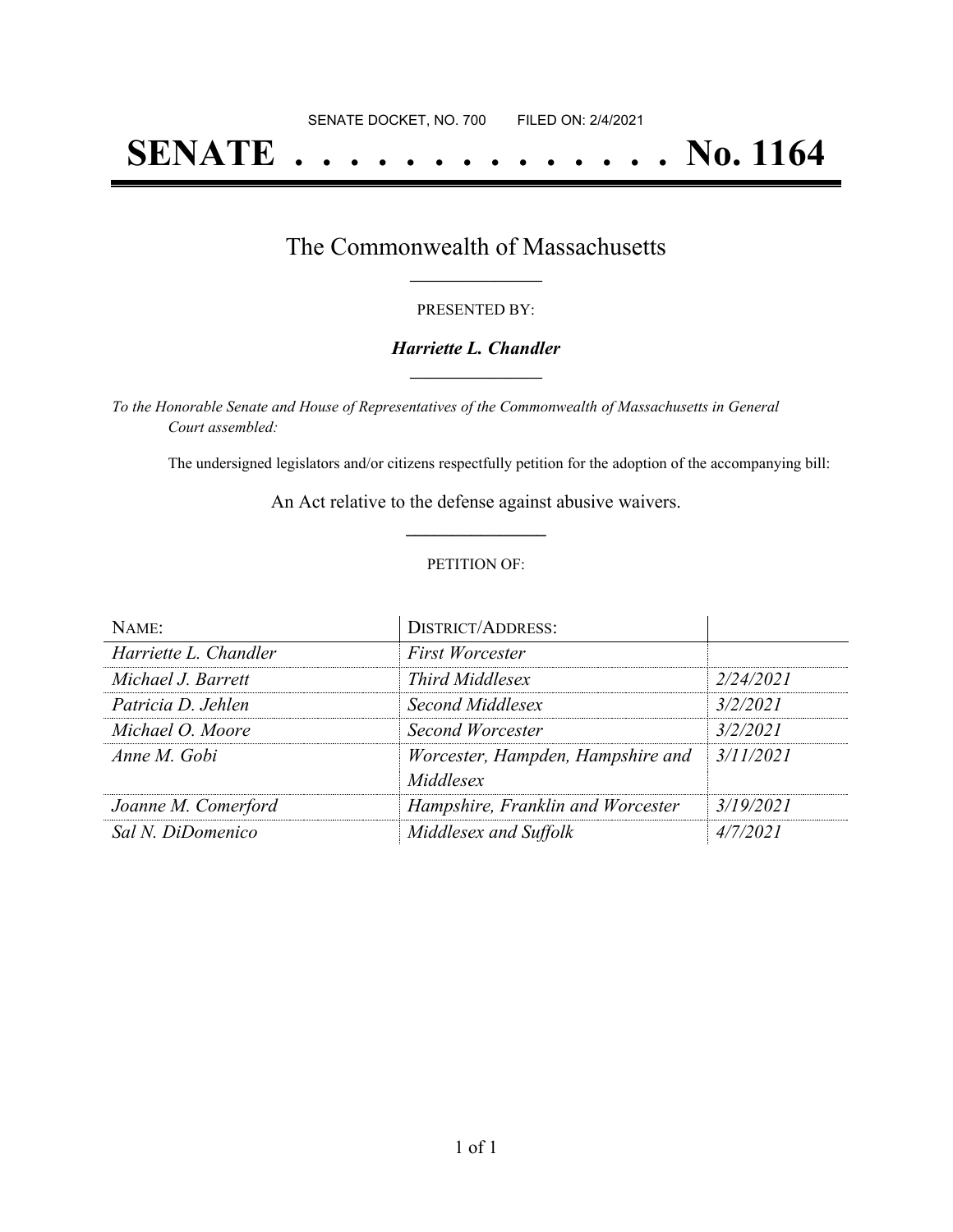#### SENATE DOCKET, NO. 700 FILED ON: 2/4/2021

## **SENATE . . . . . . . . . . . . . . No. 1164**

By Ms. Chandler, a petition (accompanied by bill, Senate, No. 1164) of Harriette L. Chandler, Michael J. Barrett, Patricia D. Jehlen, Michael O. Moore and other members of the Senate for legislation relative to an employee protection act. Labor and Workforce Development.

### [SIMILAR MATTER FILED IN PREVIOUS SESSION SEE SENATE, NO. *1049* OF 2019-2020.]

## The Commonwealth of Massachusetts

**In the One Hundred and Ninety-Second General Court (2021-2022) \_\_\_\_\_\_\_\_\_\_\_\_\_\_\_**

**\_\_\_\_\_\_\_\_\_\_\_\_\_\_\_**

An Act relative to the defense against abusive waivers.

Be it enacted by the Senate and House of Representatives in General Court assembled, and by the authority *of the same, as follows:*

1 SECTION 1. Chapter 149 of the General Laws, as appearing in the 2018 Official Edition,

2 is hereby amended by adding after Section 203, the following section:-

 Section 204. (a) To the extent not preempted by federal law, a provision in a contract waiving a substantive or procedural right or remedy relating to a claim of discrimination, nonpayment of wages or benefits, retaliation, harassment or violation of public policy in employment shall be unconscionable, void and unenforceable with respect to any such claim arising after the waiver is made. No right or remedy arising under this section, chapter, chapter 151B, common law, the constitution or a rule of procedure may be prospectively waived. If a provision of a contract is found to be unconscionable, void or unenforceable under this section, the remaining provisions of the contract shall continue in full force and effect.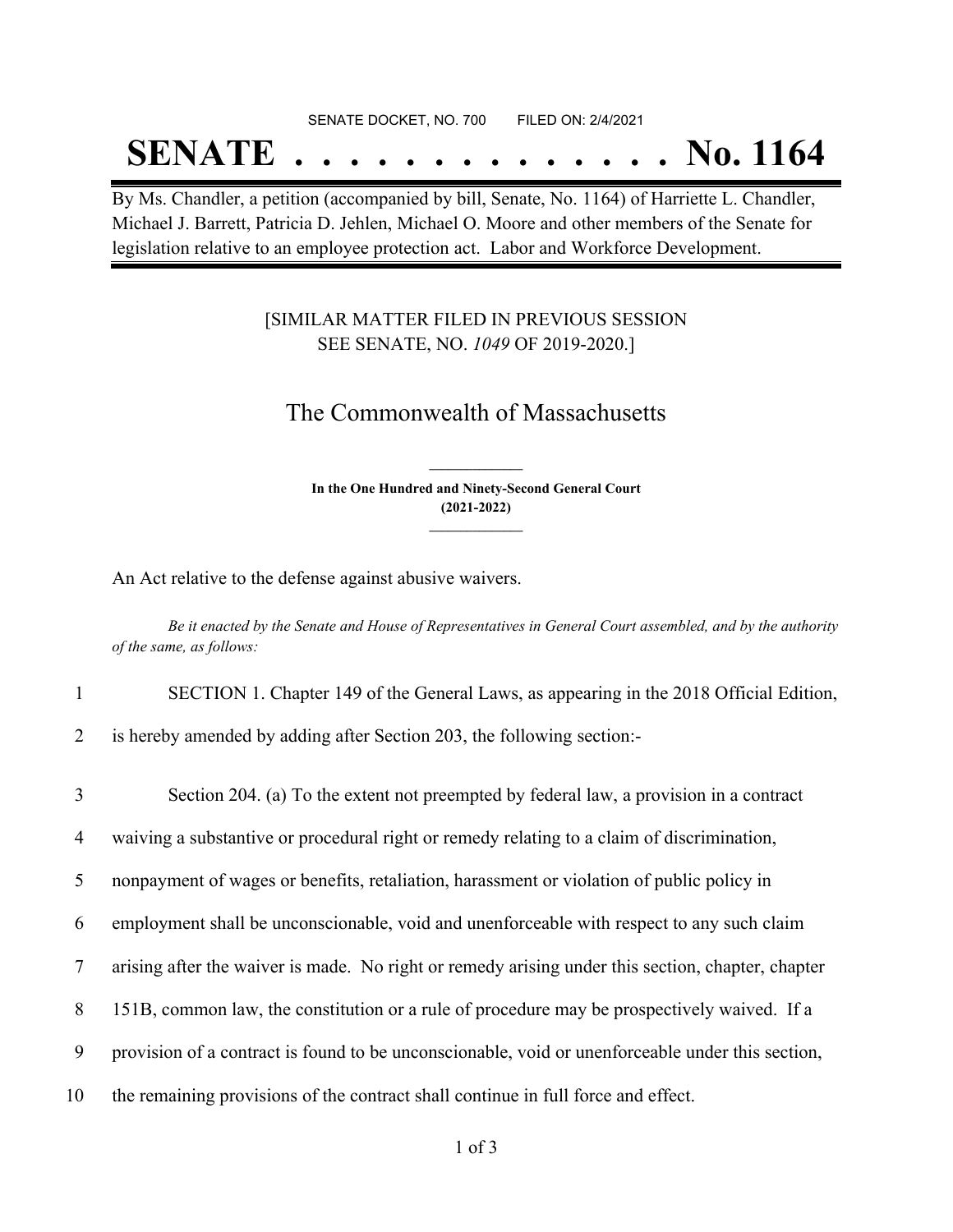(b) Whoever enforces or attempts to enforce a waiver found to be unconscionable, void or unenforceable under this section shall be liable for reasonable attorneys' fees and costs.

 (c) No person or employer shall take retaliatory action including, but not limited to, failure to hire, discharge, suspend, demote or discriminate in the terms, conditions or privileges of employment, or any other adverse action, against a person because the person refuses to enter into a contract that contains a waiver that would be unconscionable, void or unenforceable under this section.

 A person aggrieved by a violation of this section may, within 3 years after the violation, commence a civil action in such person's own name and on such person's own behalf for damages and injunctive relief. If the court finds that a person was aggrieved by a violation of this section, the person shall recover reasonable attorneys' fees and costs. The rights and remedies in this section shall not be exclusive and shall not preempt other available procedures and remedies for retaliatory actions including, but not limited to, those contained in section 150 and section 4 of chapter 151B.

 (d) The attorney general may enforce this section if the substantive or procedural right or remedy at issue arises under section 150.

 (e) The Massachusetts Commission Against Discrimination may enforce this section if the substantive or procedural right or remedy at issue arises under chapter 151B.

 (f) A person aggrieved by a violation of chapter 151B who seeks a remedy other than: (i) nonenforcement of a provision prohibited by this section; or (ii) reasonable attorneys' fees and costs for enforcement of any provision of this section, shall seek such remedy under said chapter 151B.

of 3